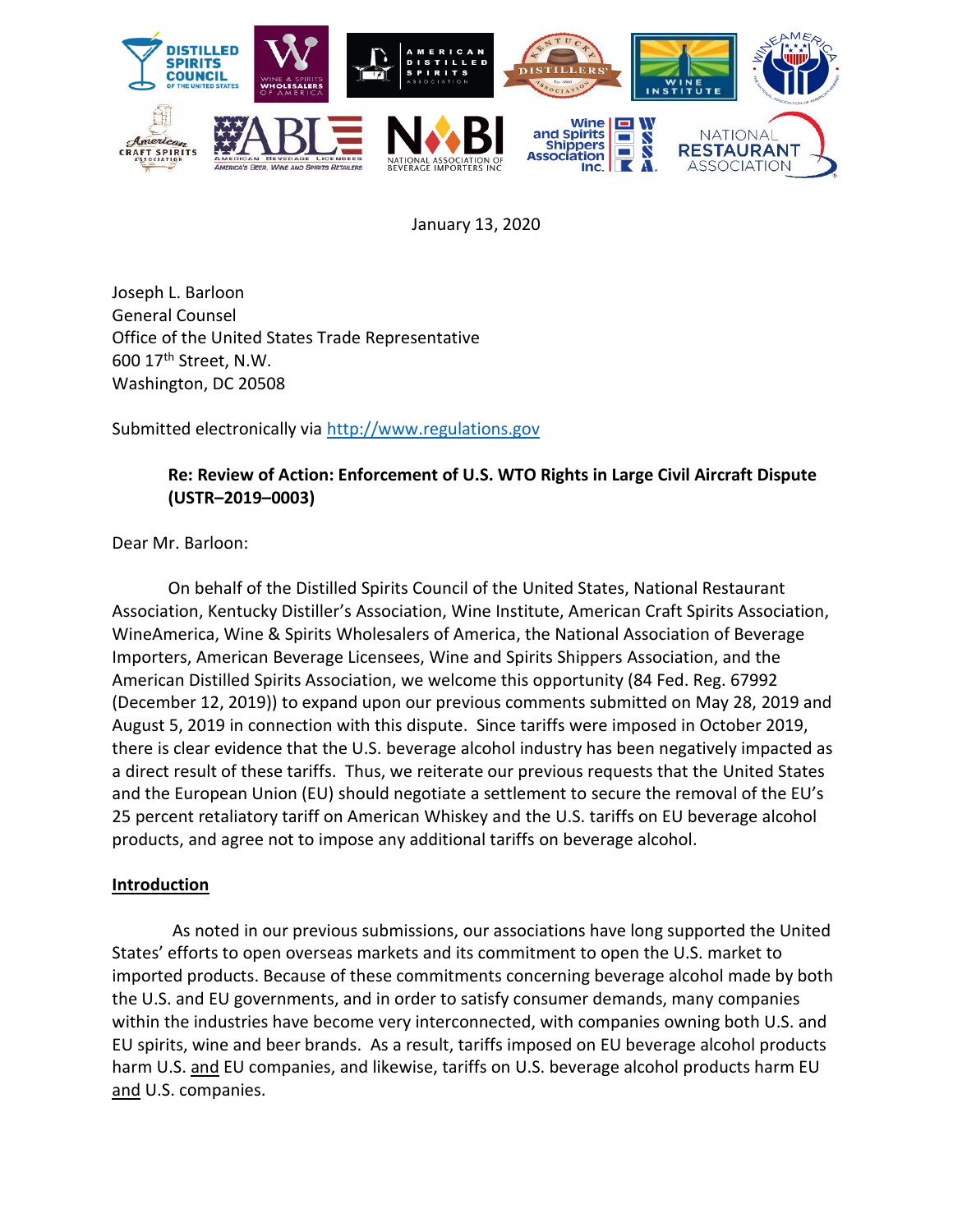On October 18, 2019, the U.S. imposed tariffs on certain EU beverage alcohol imports in connection with this case. Specifically, the U.S. beverage alcohol industry now faces a 25 percent tariff on "single malt Scotch Whisky;" "single malt Irish Whiskey" from Northern Ireland, Liqueurs/Cordials from Germany, Ireland, Italy, Spain and UK, and certain wines from France, Germany, Spain and UK. Anecdotal evidence is starting to emerge to suggest that the 25 percent tariff on these specific EU beverage alcohol products is already causing damage to U.S. businesses of all sizes and resulting in U.S. job losses. It will take several more months for the full unintended negative impacts of the tariffs to become apparent as existing stock in the U.S. market imported before the imposition of tariffs is depleted.

Moreover, retaliatory tariffs by key trading partners on American wine and spirits imports are already having a significant negative impact on the industry. For example, American wine exports to China were down 48 percent through the first three quarters of 2019. Similarly, American Whiskey exports to the EU declined 29 percent between January 2019 through November 2019 as compared to January 2018 through November 2018<sup>1</sup>. The EU's 25 percent retaliatory tariff on American Whiskey is scheduled to increase to 50 percent in 2021. In addition, American spirits exports to Turkey declined 42 percent in that same between January and November 2019 compared to the same period in 2018. American spirits exports to China declined 8 percent in that time, after 45 percent growth in 2018 and 160 percent growth since 2010.

As detailed below, continuing, increasing and/or expanding tariffs on EU beverage alcohol products will only further escalate the U.S./EU tensions, causing additional harm on both the U.S. and EU industries.

#### **I. Preliminary Impact of the 25 Percent Tariff**

As noted in our two previous submissions, the beverage alcohol sector creates good paying jobs in every state, from the production, import and wholesale tiers all the way through to the retail tier. A tariff is a tax that often must be passed along to consumers in the form of higher retail prices.

Below is an illustrative, non-exhaustive overview of the negative impact the 25 percent tariff imposed on certain EU beverage alcohol products is already having on U.S. businesses and jobs based on the results of an informal survey of our members. The examples are provided anonymously to protect business confidential information.<sup>2</sup> In the brief period to survey members over the holidays, it has been reported these tariffs have already resulted in the loss or cancelation of 39 jobs.

• U.S. spirits company which imports various EU spirits and employs approximately 200 people in the U.S. has already cut short-term and mid-term investments in the U.S. To

 $<sup>1</sup>$  Latest data available from the USITC Dataweb</sup>

<sup>&</sup>lt;sup>2</sup> The Coalition urged impacted companies to share business confidential information concerning the negative impact of the tariffs directly with USTR.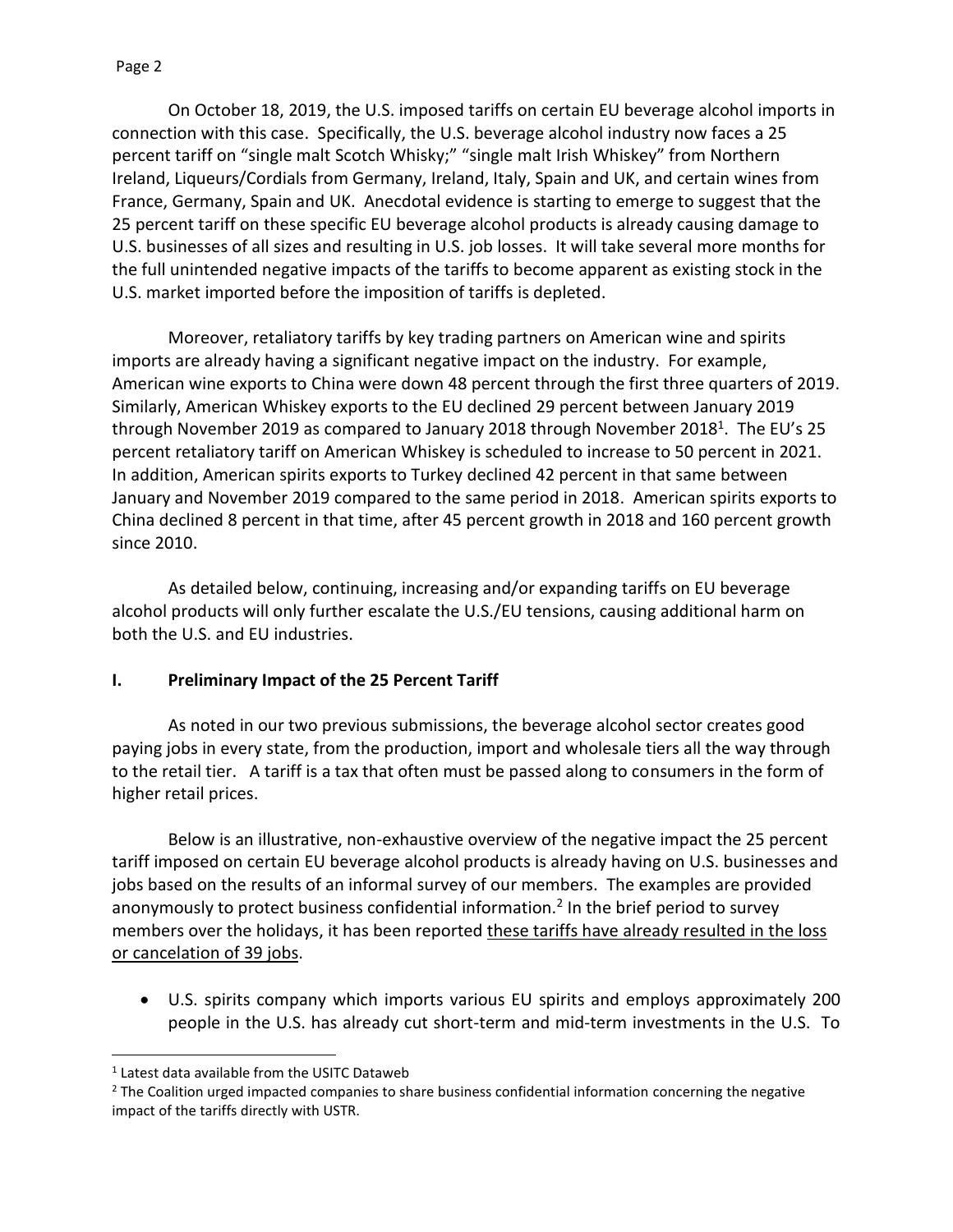date, the company has suspended all open roles which equates to 10 percent of its workforce, reduced its overhead by cutting approximately 10 percent of planned marketing, and reallocated shipments of certain brands outside of the U.S. If the 25 percent tariff remains in effect or is increased to 100 percent, they will further reduce investments in the U.S. by an additional 10 percent and may be forced to remove certain brands from the U.S. market all together. The company recently invested in an American Whiskey brand and planned to export to the EU but cannot do so as a result of the EU's 25 percent retaliatory tariff on American Whiskey.

- A U.S. spirits company has 22 U.S. employees who are directly employed to market, sell, or distribute EU spirits impacted by the 25 percent retaliatory tariff has already laid off two employees and canceled five openings. They will be forced to lay off five more employees and cancel 10 new hires if the 25 percent tariff remains in effect. If the tariff is increased to 100 percent, they anticipate they will lay off 10 more employees and cancel 15 new hires.
- A U.S. wine importer with two U.S. employees who are directly employed to market, sell, or distribute EU wines impacted by the 25 percent retaliatory tariff has already increased prices and canceled two hires. If the 25 percent tariff remains in effect through 2020, they estimate they will have to cancel two additional hires. If the tariff is increased to 100 percent, they will be forced out of business.
- A U.S. spirits company with 13 employees who are directly employed to market, sell, or distribute EU spirits impacted by the 25 percent retaliatory tariff will have to increase prices if the tariff remains in effect. To date, it has not increased the price of the product, laid off staff, or canceled job openings. However, if the tariff is raised to 100, they will be forced to significantly increase the cost of the impacted products and lay off four employees.
- A U.S. wine and spirits importer with 33 U.S. employees who are directly employed to market, sell, or distribute EU wines and spirits impacted by the 25 percent retaliatory tariff has already canceled two new hires. If the 25 percent tariff remains in effect, they will be forced to cancel another hire. If the tariff is increased to 100 percent, they will be forced to lay off at least two employees.
- A U.S. wine importer with 65 U.S. employees who are directly employed to market, sell, or distribute EU wines impacted by the 25 percent retaliatory tariff anticipates that they will lay off 15 employees and cancel four hires if the 25 percent tariff remains in effect. If the tariff is increased to 100 percent, they be forced to lay off 25 employees and cancel five hires.
- A U.S. wine importer with three U.S. employees who are directly employed to market, sell, or distribute EU wines impacted by the 25 percent retaliatory tariff will have to lay off one person and increase costs if the tariff 25 percent tariff remains in effect through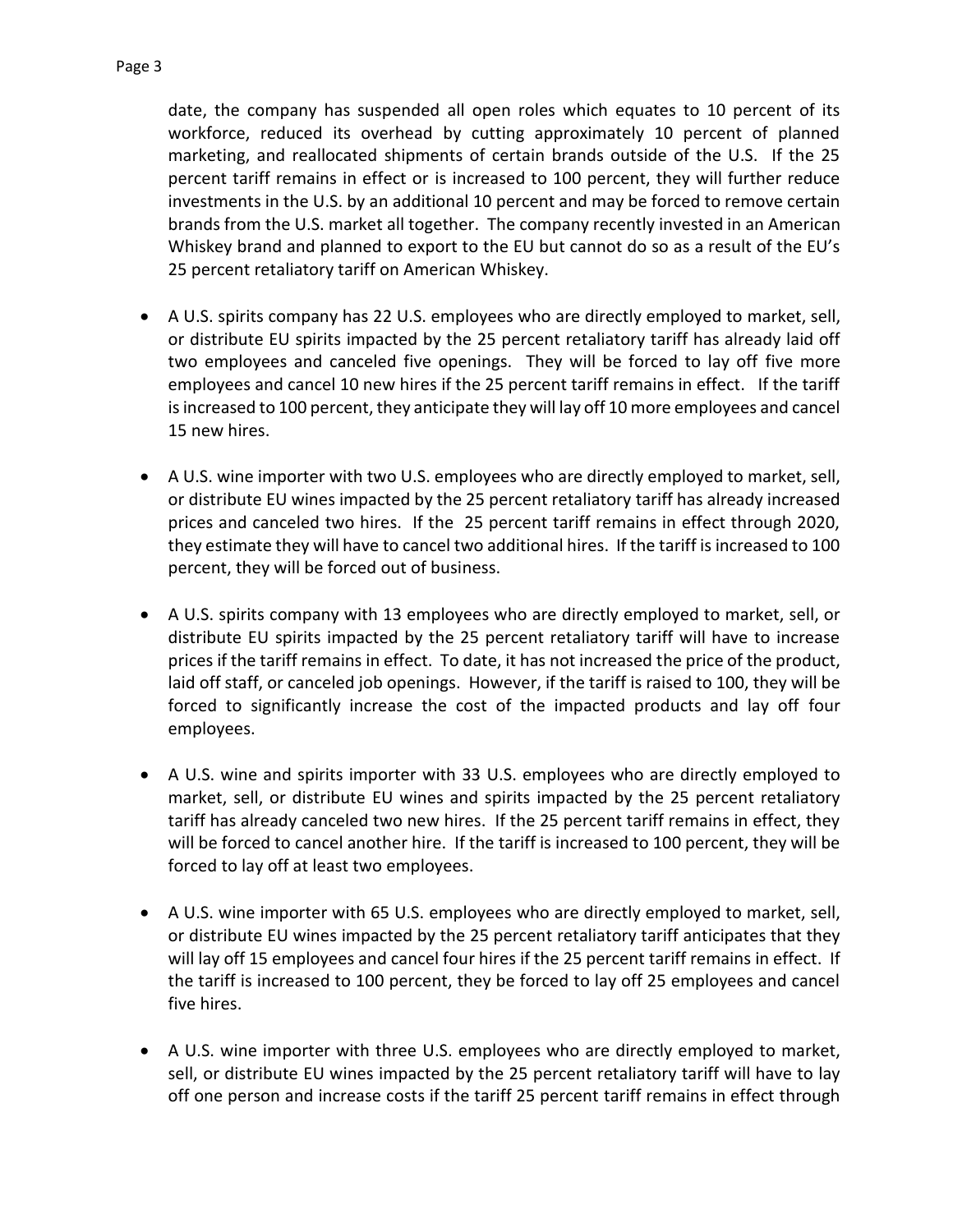2020. They have already cancelled hiring one new employee. If the tariff is increased to 100 percent, they will be forced to lay off their remaining staff and go out of business.

- A U.S. spirits company that employees approximately 400 people in the U.S. projects that it will lay off staff and increase prices if the 25 percent tariff remains in effect through 2020. If the tariff is increased to 100 percent, they anticipate that they will be forced to make significant cuts to their U.S. workforce.
- A U.S. wine importer with five U.S. employees who are directly employed to market, sell, or distribute EU wines impacted by the 25 percent retaliatory tariff has already been forced to cancel two new hires. If the tariff 25 percent tariff remains in effect, it will have to cancel two additional hires. If the tariff is increased to 100 percent, they anticipate that they will be forced to lay off four employees and cancel two more hires.
- A U.S. wine importer with 26 U.S. employees who are directly employed to market, sell, or distribute EU wines impacted by the 25 percent retaliatory tariff has already been forced to cancel two new hires that were scheduled to begin on December 10. If the tariff is increased to 100 percent, they will be forced to lay off 18 employees and cancel 8-18 new hires.

#### **II. Tariffs on EU Beverage Alcohol Products Will Cause a Loss of U.S. Jobs and Investments**

As noted above, anecdotal evidence demonstrates that the negative unintended consequences of tariffs on EU wines and spirits are already being felt across the U.S. As previously reported, an analysis by the Distilled Spirits Council shows that if tariffs on the spirits and wine products imported from the EU included on the preliminary and supplemental lists remain in effect or are increased, it could lead to a loss of approximately 11,200 to 78,600 U.S. jobs. This is in addition to the estimated loss of approximately 6,000 to 17,000 if tariffs between 25 percent and 100 percent are imposed on sparkling wine from France in the Section 301 Investigation into France's Digital Services Tax.<sup>3</sup>

Below is an analysis demonstrating the significant harm and damage *ad valorem* tariffs of 10 percent, 25 percent, 50 percent, and 100 percent on the specified EU wine and distilled spirits products could have on U.S. jobs.

## *A. 10 Percent Tariff Would Result in The Loss of Over 11,200 U.S. Jobs*

The imposition of a 10 percent tariff would increase the retail price of Cognac by nearly 6.3 percent and increase the price of Scotch Whisky and Irish Whiskey by approximately 5.42 percent. Cordial prices would go up by almost 5.5 percent and imported wine prices by 7.2

<sup>&</sup>lt;sup>3</sup> Our coalition also strongly opposes the imposition of tariffs on sparkling wine from France in connection with the Section 301 Investigation in France's Digital Services Tax (Docket No. USTR-2019-0009). *See* comments on January 6, 2020.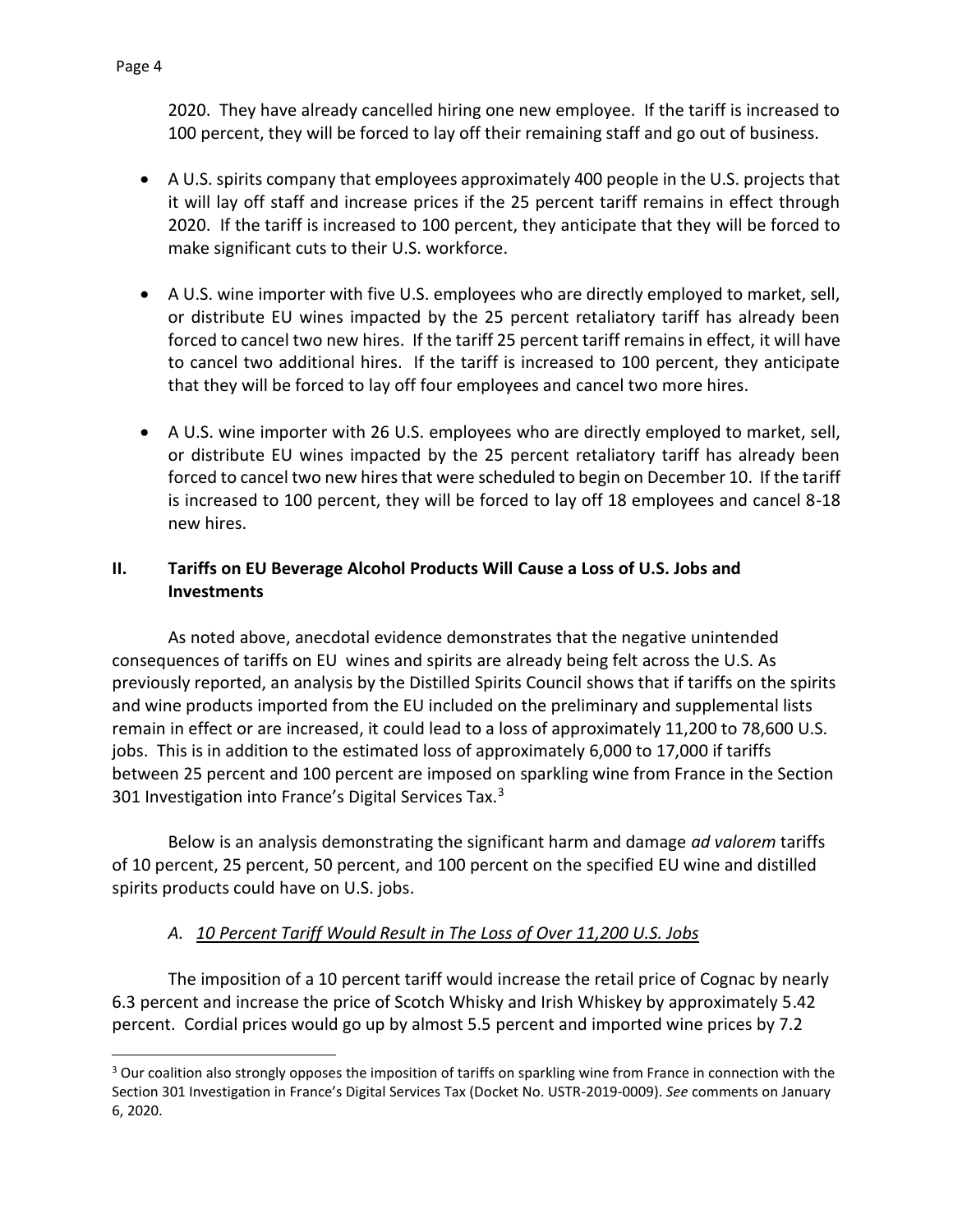percent. As consumers curb their buying in response to higher prices, total retail sales of the products are projected to fall by over \$1.4 billion. The decline in sales **would result in estimated lost jobs for over 11,200 workers<sup>4</sup>** (*see* Table 3).

## *B. 25 Percent Tariff Would Result in the Loss of Nearly 26,200 U.S. Jobs*

The imposition of a 25 percent tariff would increase the retail price of Cognac by an estimated 15.7 percent, the price of the impacted cordials by 13.7 percent, the price of Scotch Whisky and Irish Whiskey by 13.5 percent, and the impacted wines by 18 percent. As a result, retail sales would be reduced by nearly \$3.3 billion and around **26,200 workers would lose their jobs** (*see* Table 4).

## *C. 50 percent Tariff would result in the Loss of Nearly 47,100 U.S. Jobs*

The imposition of a 50 percent *ad valorem* tariff on EU brandy, liqueurs and cordials, Scotch Whisky and Irish Whiskey and wine would increase the retail price of Cognac by an estimated 31 percent, the price of the impacted liqueurs and cordials by nearly 27 percent, Scotch Whisky and Irish Whiskey by 27 percent and the impacted wines by 36 percent. As a result, retail sales would be reduced by nearly \$10 billion and around **47,100 workers would lose their jobs** (*see* Table 8).

#### *D. 100 Percent Tariff Would Result in the Loss of Nearly 78,600 U.S. Jobs*

The imposition of a 100 percent *ad valorem* tariff on EU brandy, liqueurs and cordials, Scotch Whisky and Irish Whiskey and wine would increase the retail price of Cognac by an estimated 63 percent, the price of the impacted liqueurs and cordials by nearly 55 percent, Scotch Whisky and Irish Whiskey by 54 percent and the impacted wines by 72 percent. As a result, retail sales would be reduced by nearly \$10 billion and around **78,600 workers would lose their jobs** (*see* Table 5).

#### **Conclusion**

In sum, the imposition of tariffs on EU beverage alcohol products has already led to the loss of U.S. jobs. We anticipate that these losses will grow the longer the tariffs are in effect, if the rates are increased, or if additional beverage alcohol products are subject to new tariffs. In addition to the unintended negative impact on U.S. jobs highlighted above, we believe that continuing to impose tariffs on EU beverage alcohol products will escalate the dispute further and: 1) result in the EU imposing tariffs on additional U.S. beverage alcohol products, further

<sup>4</sup> Analysis by the Distilled Spirits Council Office of Economic and Strategic Analysis. To calculate lost jobs, we first estimated the impact of tariffs on retail prices by each category. We then used the price elasticity of demand to estimate the reduction in consumption as a result of price increases. We then estimated the decline in employment stemming from the lost consumption in the effected industries; namely, importers, wholesalers and retailers. After calculating the direct impact of job losses, we used direct-effect employment multipliers to estimate the total number of job losses.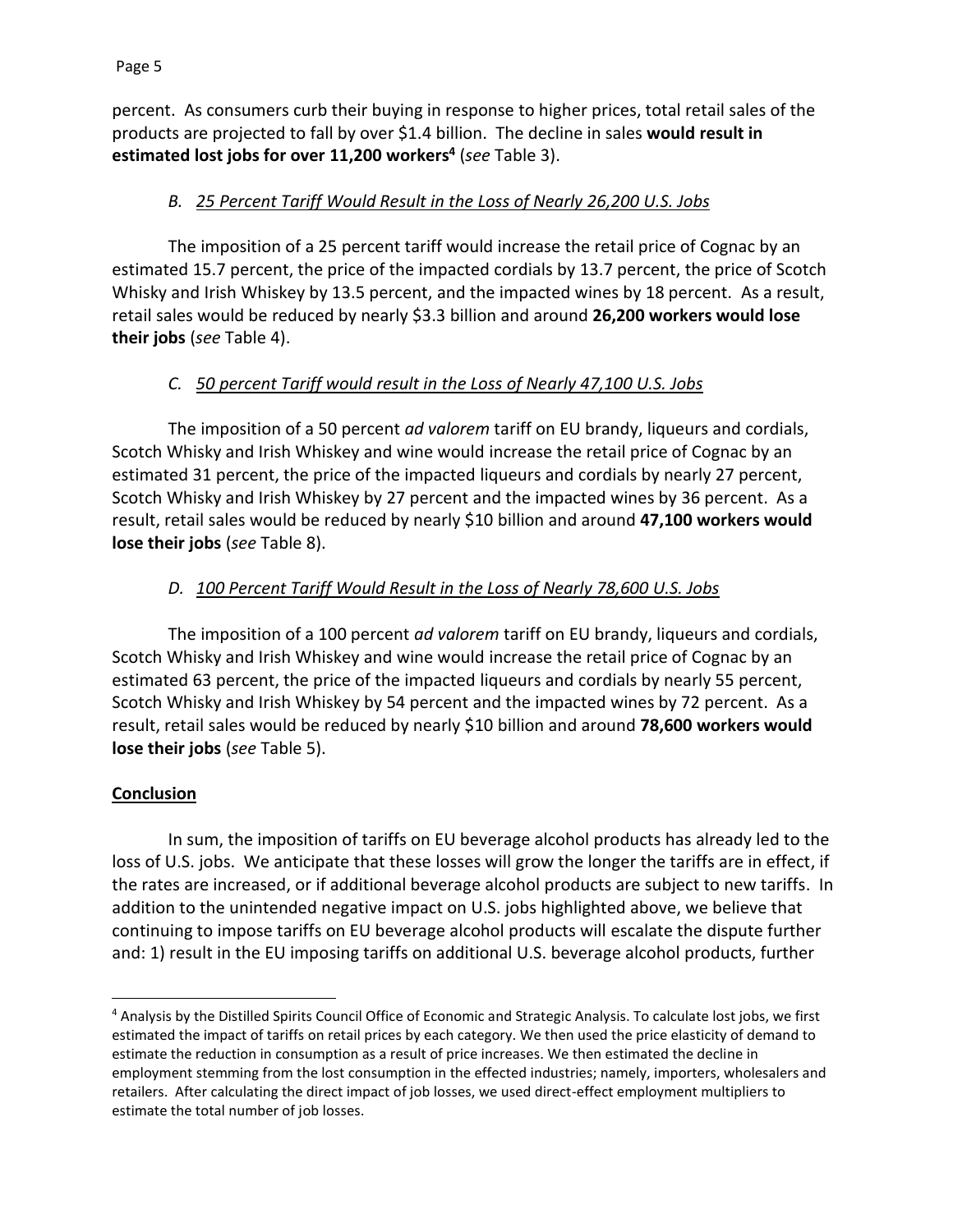Page 6

reducing U.S. wine and spirits exports to the EU, the United States' most important export market; and 2) result in decreased tax revenue, particularly for State and Local governments.

Accordingly, we strongly urge the U.S. and EU to negotiate an agreement securing the removal of tariffs on EU beverage alcohol products, and the EU's 25 percent retaliatory tariff on American Whiskey. Our EU counterparts share our strong opposition to the application of any tariffs on distilled spirits and wine and are urging their governments and the Commission to secure an agreement to eliminate these tariffs as soon as possible.

Thank you for this opportunity to expand and reiterate upon our previous submission. Please do not hesitate to contact us should you need any additional information.

Sincerely,

Chris R. Swonger President & CEO Distilled Spirits Council of the U.S.

Chun RSureng

Robert. P. "Bobby" Koch President & CEO Wine Institute

Well

John Bodnovich, President & CEO American Beverage Licensees

John J. Bodnovich

Michelle L. Korsmo President & CEO Wine & Spirits Wholesalers of America

hikelle Karsino

Jim Trezise President WineAmerica

Junes 5 Treznse

Margie A.S. Lehrman Chief Executive Officer American Craft Spirits Association

Orgie A S. Lehrman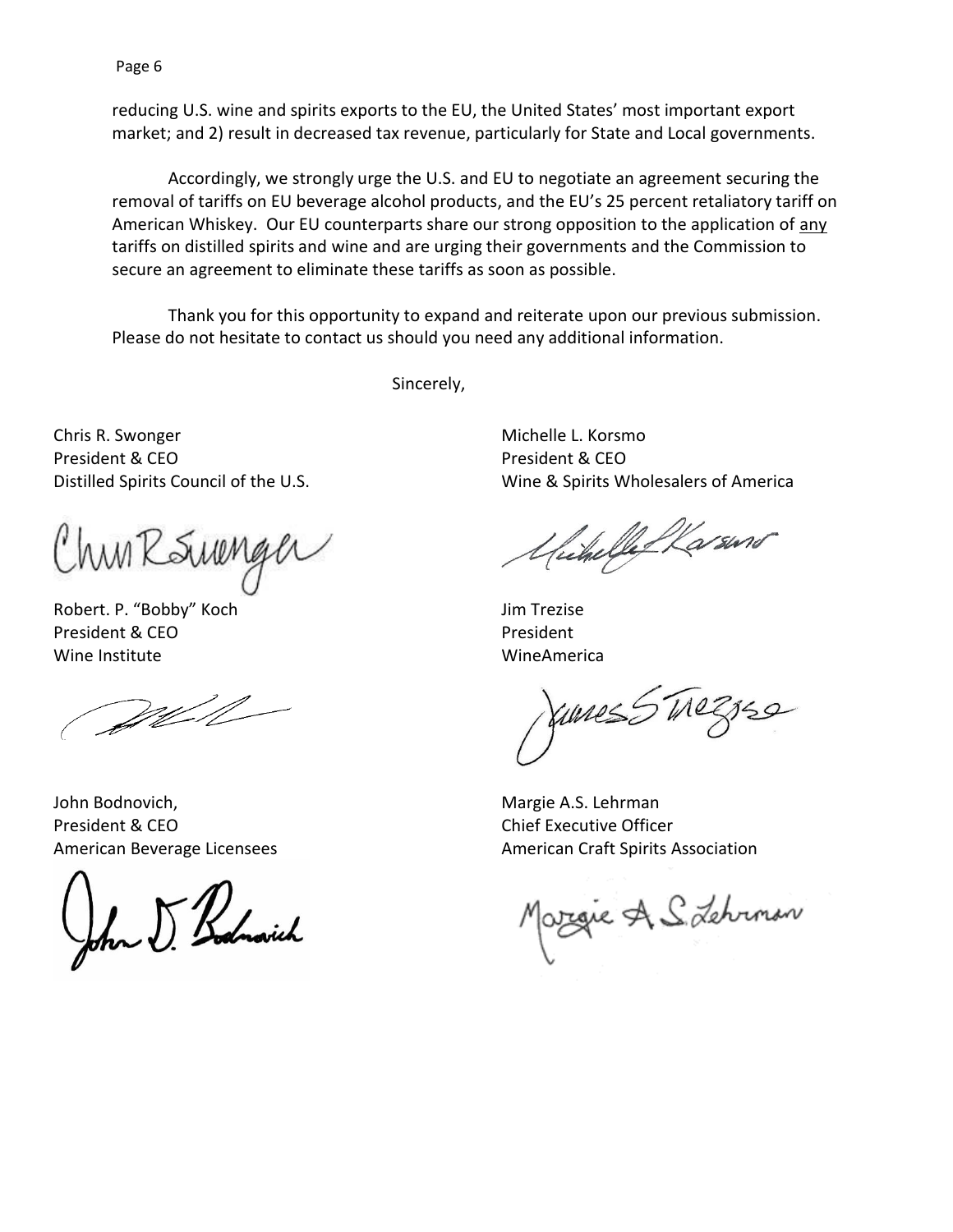Matt Dogali President & CEO American Distilled Spirits Association

Robert M. Tobiassen President National Association of Beverage Importers

when I diam

Laura Abshire Director, Food and Sustainability Policy National Restaurant Association

Louin alshi

Eric Gregory President Kentucky Distillers' Association

 $\int_{\mathcal{A}^{L}} \mathcal{A} \mu$ 

Alison Leavitt Managing Director Wine and Spirits Shippers Association

gion Leavett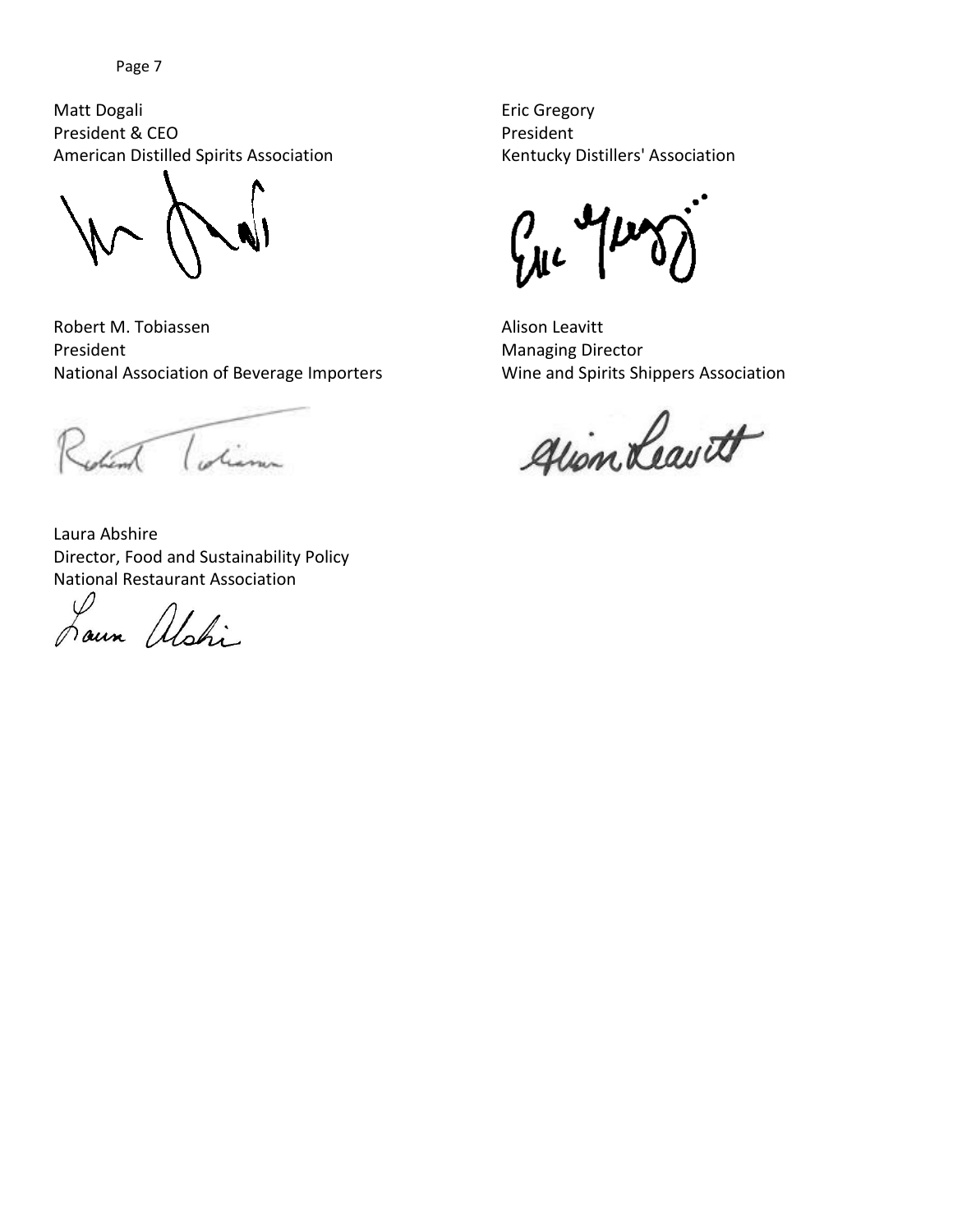|                                                                                       |                 |              | Est 9 liter | Est. Average |  |  |  |
|---------------------------------------------------------------------------------------|-----------------|--------------|-------------|--------------|--|--|--|
|                                                                                       |                 |              |             |              |  |  |  |
| Product                                                                               | Value           | Proof Liters | Cases       | Case Price   |  |  |  |
| <b>WHISKEY</b>                                                                        | \$1,849,385,895 | 98,859,161   | 13,730,439  | \$134.69     |  |  |  |
| 2208.30.30                                                                            | \$1,834,863,183 | 97,390,006   | 13,526,390  | \$135.65     |  |  |  |
| 2208.30.60                                                                            | \$14,522,712    | 1,469,155    | 204,049     | \$71.17      |  |  |  |
|                                                                                       |                 |              |             |              |  |  |  |
| <b>BRANDY</b>                                                                         | \$1,379,560,185 | 49,624,849   | 6,892,340   | \$200.16     |  |  |  |
| 2208.20.2000                                                                          | \$481,276       | 32,821       | 4,558       | \$105.58     |  |  |  |
| 2208.20.3000                                                                          | \$609,921       | 217,264      | 30,176      | \$20.21      |  |  |  |
| 2208.20.4000                                                                          | \$1,371,710,333 | 47,734,702   | 6,629,820   | \$206.90     |  |  |  |
| 2208.20.5000                                                                          | \$1,036,501     | 737,716      | 102,461     | \$10.12      |  |  |  |
| 2208.20.6000                                                                          | \$5,722,154     | 902,346      | 125,326     | \$45.66      |  |  |  |
|                                                                                       |                 |              |             |              |  |  |  |
| CORDIALS                                                                              | \$792,023,062   | 37,233,343   | 8,274,076   | \$95.72      |  |  |  |
| 2208.70.0030                                                                          | \$789,405,243   | 36,627,345   | 8,139,410   | \$96.99      |  |  |  |
| 2208.70.0060                                                                          | \$2,617,819     | 605,998      | 134,666     | \$19.44      |  |  |  |
| Note: In converting to cases, abv content is assumed to be 40% for whisky and brandy; |                 |              |             |              |  |  |  |
| and 25% for cordials                                                                  |                 |              |             |              |  |  |  |
| Sources: Distilled Spirits Council Office of Economic and Strategic Analysis and      |                 |              |             |              |  |  |  |

# **Table 1. EU Distilled Spirits included on the Preliminary and Supplemental Lists** $\ddot{\phantom{a}}$

U.S. International Trade Commission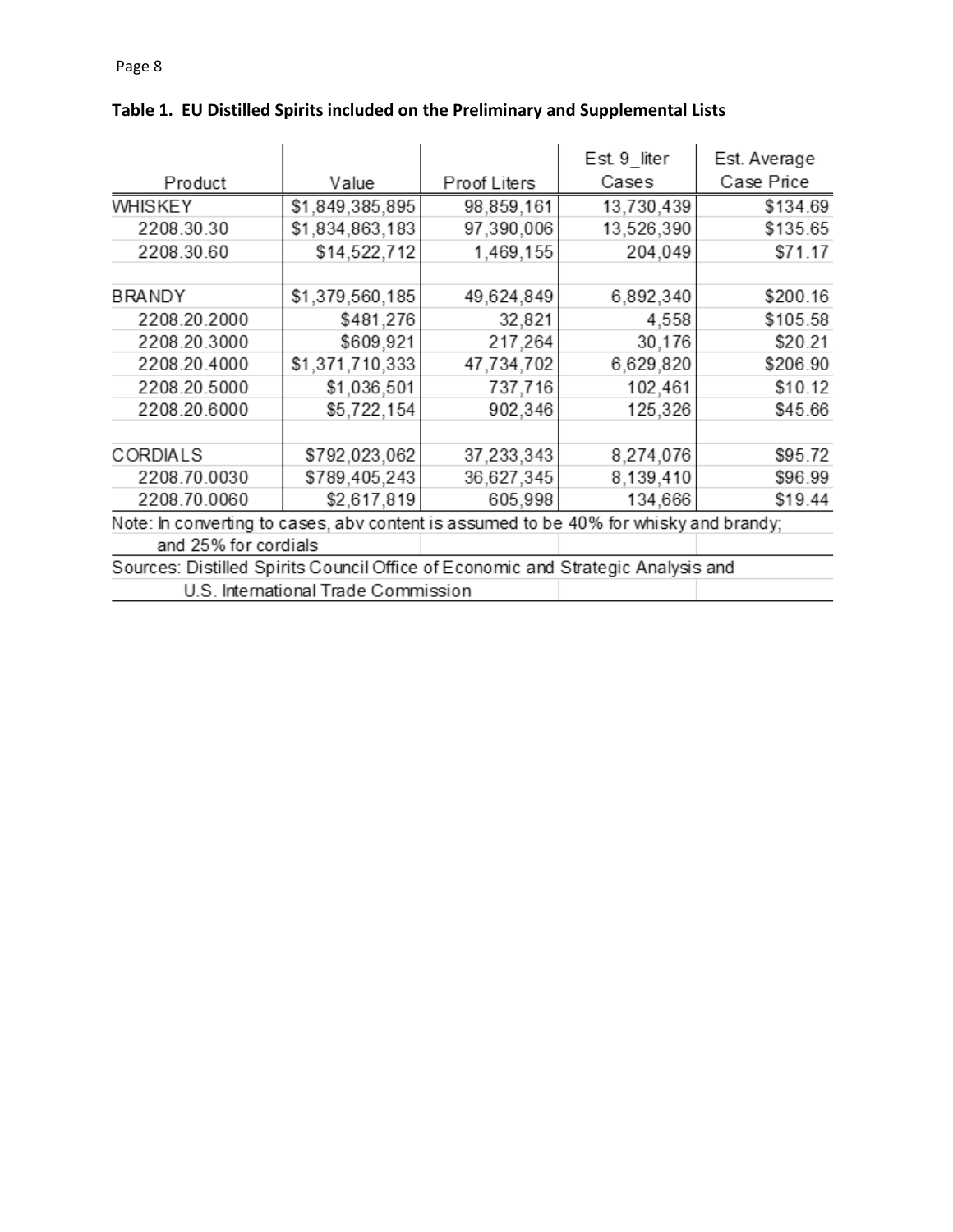|                                                                                  |                                     |                     | Est. 9_liter    | Est. Average |
|----------------------------------------------------------------------------------|-------------------------------------|---------------------|-----------------|--------------|
| Product                                                                          | Value                               | <b>Proof Liters</b> | Cases           | Case Price   |
| <b>WINE</b>                                                                      | \$4,678,969,428                     | 619,546,054         | 68,838,450      | \$67.97      |
| 2204.10.0030                                                                     | \$286,053                           | 228,503             | 25,389          | \$11.27      |
| 2204.10.0065                                                                     | \$14,502,412                        | 1,405,131           | 156,126         | \$92.89      |
| 2204.10.0075                                                                     | \$1,244,720,514                     | 129,732,904         | 14,414,767      | \$86.35      |
| 2204.21.2000                                                                     | \$2,231,603                         | 660,805             | 73,423          | \$30.39      |
| 2204.21.3000                                                                     | \$510,695                           | 21,853              | 2,428           | \$210.33     |
| 2204.21.5005                                                                     | \$361,833                           | 547,137             | 60,793          | \$5.95       |
| 2204.21.5015                                                                     | \$327.300 1941                      | Table 1402,692      | 44,744<br>Union | \$7.32       |
| 2204.21.5025                                                                     | \$72,450                            | 94,266              | 10,474          | \$6.92       |
| 2204.21.5028                                                                     | \$207,806                           | 25,833              | 2,870           | \$72.40      |
| 2204.21.5035                                                                     | \$12,799,530                        | 2,127,122           | 236,347         | \$54.16      |
| 2204.21.5040                                                                     | \$1,497,591,026                     | 190,099,106         | 21,122,123      | \$70.90      |
| 2204.21.5050                                                                     | \$11,066,401                        | 2,352,665           | 261,407         | \$42.33      |
| 2204.21.5055                                                                     | \$1,148,152,025                     | 193,944,506         | 21,549,390      | \$53.28      |
| 2204.21.5060                                                                     | \$339,146,328                       | 52,044,667          | 5,782,741       | \$58.65      |
| 2204.21.6000                                                                     | \$4,457,339                         | 1,097,587           | 121,954         | \$36.55      |
| 2204.21.8030                                                                     | \$9,034,420                         | 1,242,270           | 138,030         | \$65.45      |
| 2204.21.8060                                                                     | \$344,715,331                       | 23,096,370          | 2,566,263       | \$134.33     |
| 2204.22.2005                                                                     | \$68,594                            | 80,078              | 8,898           | \$7.71       |
| 2204.22.2015                                                                     | \$79,866                            | 94,148              | 10,461          | \$7.63       |
| 2204.22.2025                                                                     | \$80,901                            | 90,901              | 10,100          | \$8.01       |
| 2204.22.2030                                                                     | \$10,330,525                        | 3,612,594           | 401,399         | \$25.74      |
| 2204.22.2045                                                                     | \$2,877,915                         | 1,152,516           | 128,057         | \$22.47      |
| 2204.22.2060                                                                     | \$2,059,874                         | 569,464             | 63,274          | \$32.55      |
| 2204.22.4000                                                                     | \$1,375,506                         | 279,483             | 31,054          | \$44.29      |
| 2204.22.6000                                                                     | \$4,209,655                         | 993,717             | 110,413         | \$38.13      |
| 2204.22.8000                                                                     | \$567,289                           | 8,482               | 942             | \$601.93     |
| 2204.29.6100                                                                     | \$25,754,995                        | 12,868,414          | 1,429,824       | \$18.01      |
| 2204.29.8100                                                                     | \$1,289,932                         | 609,536             | 67,726          | \$19.05      |
| 2204.30.0000                                                                     | \$91,310                            | 63,304              | 7,034           | \$12.98      |
| Sources: Distilled Spirits Council Office of Economic and Strategic Analysis and |                                     |                     |                 |              |
|                                                                                  | U.S. International Trade Commission |                     |                 |              |

# **Table 2. EU Wines included on the Preliminary and Supplemental Lists**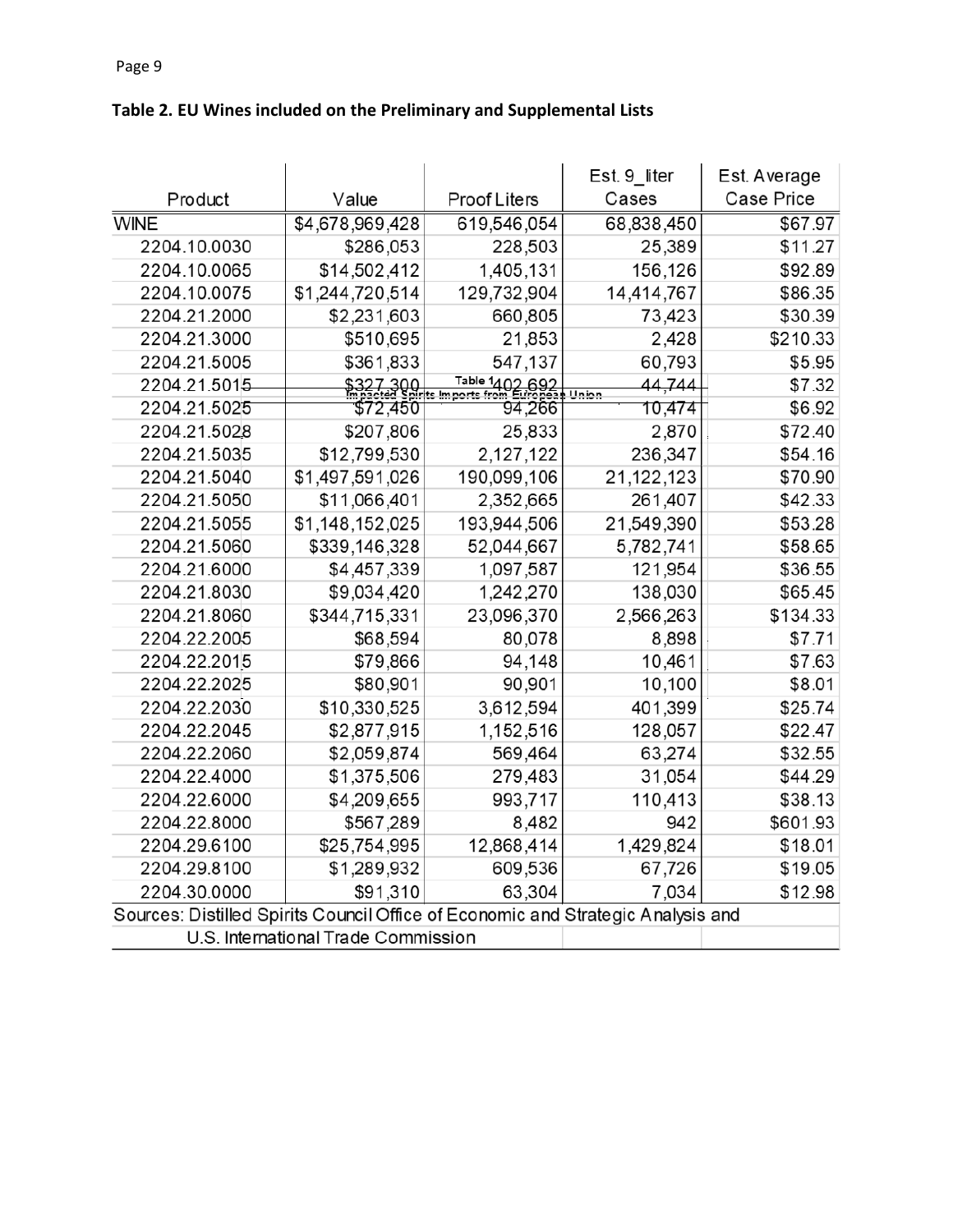| Table 3                                                                     |              |            |            |              |           |  |  |  |
|-----------------------------------------------------------------------------|--------------|------------|------------|--------------|-----------|--|--|--|
| Impact of 10% tariff                                                        |              |            |            |              |           |  |  |  |
| Whiskey<br><b>Cordials</b><br>Wine<br>Cognac                                |              |            |            |              |           |  |  |  |
| <b>Old Average Price</b>                                                    | \$32.87      | \$41.95    | \$23.04    | \$12.45      |           |  |  |  |
| New Average Price                                                           | \$34.65      | \$44.59    | \$24.30    | \$13.35      |           |  |  |  |
| Price change (\$)                                                           | \$1.78       | \$2.64     | \$1.26     | \$0.90       |           |  |  |  |
| Price change (%)                                                            | 5.42%        | 6.29%      | 5.49%      | 7.21%        |           |  |  |  |
| Volume change (gallons)                                                     | $-1,332,291$ | $-771,489$ | $-812,605$ | $-6,150,538$ |           |  |  |  |
| 9L Case Gain/(Loss)                                                         | $-560,363$   | $-324,489$ | $-341,783$ | $-2,586,925$ |           |  |  |  |
| Volume change (%)                                                           | $-4.08%$     | $-4.71%$   | $-4.13%$   | $-3.76%$     |           |  |  |  |
|                                                                             |              |            |            |              |           |  |  |  |
| Jobs Gained/(Lost)                                                          | $-4,626$     | $-1,779$   | $-1,863$   | $-2,986$     | $-11,254$ |  |  |  |
|                                                                             |              |            |            |              |           |  |  |  |
| <b>In Millions</b>                                                          |              |            |            |              |           |  |  |  |
| <b>Off-premise Sales</b>                                                    | $-$175$      | $-$129$    | $-$75$     | $-$ \$316    | $-$ \$695 |  |  |  |
| <b>On-premise Sales</b>                                                     | $-$ \$245    | $-$ \$181  | $-$105$    | $-$212$      | $-$744$   |  |  |  |
| <b>Retail Sales</b>                                                         | -\$420       | $-$ \$311  | $-$180$    | $-$ \$528    | $-$1,439$ |  |  |  |
| Source: Distilled Spirits Council Office of Economic and Strategic Analysis |              |            |            |              |           |  |  |  |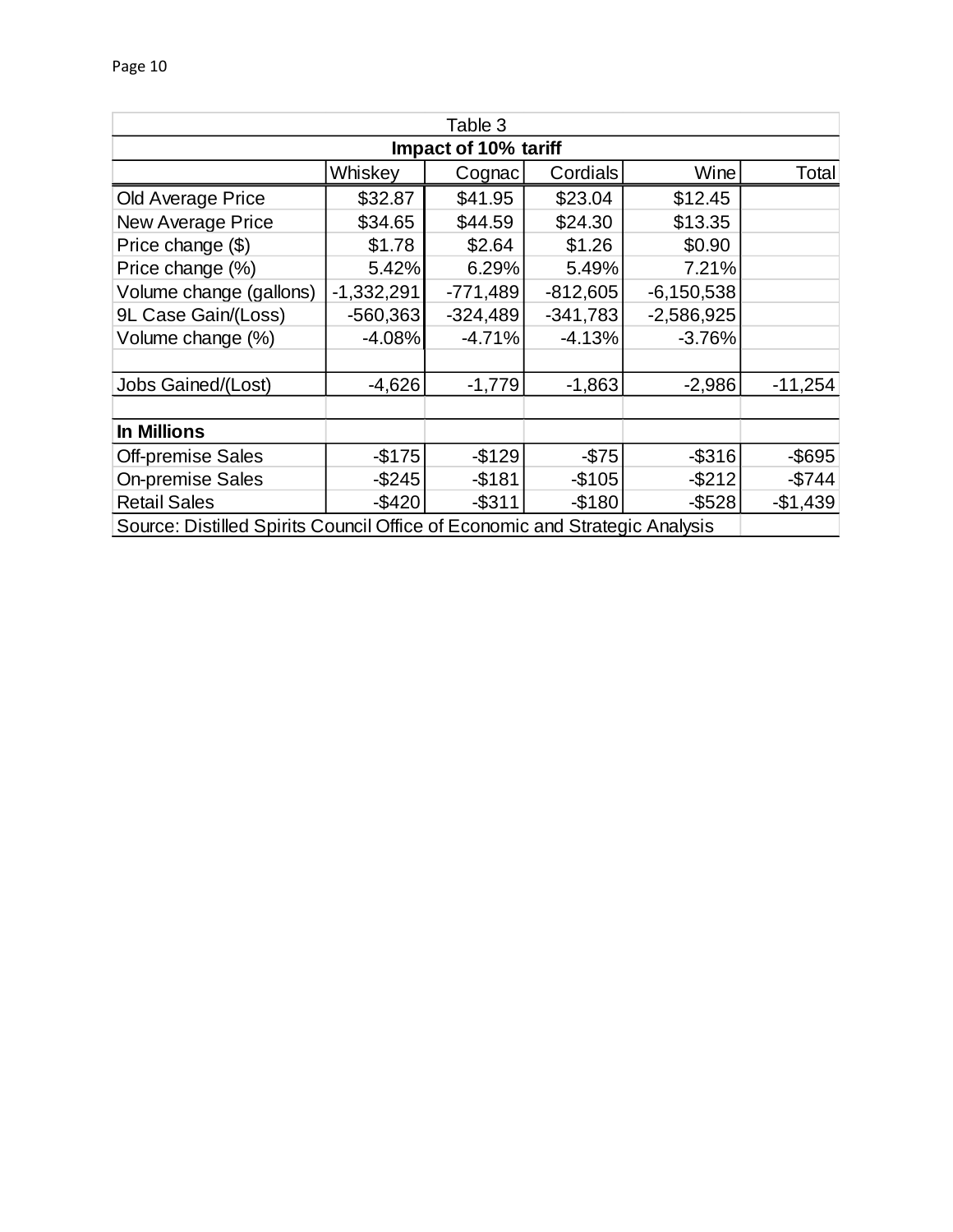| Table 4                                                                     |              |              |              |               |             |  |  |  |
|-----------------------------------------------------------------------------|--------------|--------------|--------------|---------------|-------------|--|--|--|
| Impact of 25% tariff                                                        |              |              |              |               |             |  |  |  |
| Whiskey<br>Cordials<br>Wine<br>Cognac                                       |              |              |              |               |             |  |  |  |
| <b>Old Average Price</b>                                                    | \$32.87      | \$41.95      | \$23.04      | \$12.45       |             |  |  |  |
| <b>New Average Price</b>                                                    | \$37.32      | \$48.55      | \$26.20      | \$14.69       |             |  |  |  |
| Price change (\$)                                                           | \$4.45       | \$6.60       | \$3.16       | \$2.24        |             |  |  |  |
| Price change (%)                                                            | 13.54%       | 15.74%       | 13.71%       | 18.03%        |             |  |  |  |
| Volume change (gallons)                                                     | $-3,115,956$ | $-1,786,784$ | $-1,899,038$ | $-14,262,961$ |             |  |  |  |
| 9L Case Gain/(Loss)                                                         | $-1,310,576$ | $-751,524$   | $-798,738$   | $-5,999,021$  |             |  |  |  |
| Volume change (%)                                                           | $-9.55%$     | $-10.90%$    | $-9.65%$     | $-8.71%$      |             |  |  |  |
|                                                                             |              |              |              |               |             |  |  |  |
| <b>Jobs Gained/(Lost)</b>                                                   | $-10,820$    | $-4,120$     | $-4,353$     | $-6,925$      | $-26,218$   |  |  |  |
|                                                                             |              |              |              |               |             |  |  |  |
| <b>In Millions</b>                                                          |              |              |              |               |             |  |  |  |
| <b>Off-premise Sales</b>                                                    | $-$ \$409    | $-$300$      | $-$ \$175    | $-$732$       | $-$1,616$   |  |  |  |
| <b>On-premise Sales</b>                                                     | -\$574       | $-$420$      | $-$ \$245    | $-$492$       | $-$1,731$   |  |  |  |
| <b>Retail Sales</b>                                                         | -\$983       | $-$720$      | $-$ \$420    | $-$1,224$     | $-$ \$3,347 |  |  |  |
| Source: Distilled Spirits Council Office of Economic and Strategic Analysis |              |              |              |               |             |  |  |  |

| Table 5                                                                     |              |              |              |               |           |  |  |
|-----------------------------------------------------------------------------|--------------|--------------|--------------|---------------|-----------|--|--|
| Impact of 100% tariff                                                       |              |              |              |               |           |  |  |
| Whiskey<br>Cordials<br>Wine<br>Cognac                                       |              |              |              |               |           |  |  |
| Old Average Price                                                           | \$32.87      | \$41.95      | \$23.04      | \$12.45       |           |  |  |
| <b>New Average Price</b>                                                    | \$50.67      | \$68.36      | \$35.68      | \$21.43       |           |  |  |
| Price change (\$)                                                           | \$17.80      | \$26.41      | \$12.64      | \$8.98        |           |  |  |
| Price change (%)                                                            | 54.16%       | 62.94%       | 54.85%       | 72.13%        |           |  |  |
| Volume change (gallons)                                                     | $-9,453,957$ | $-5,244,329$ | $-5,746,269$ | $-42,259,412$ |           |  |  |
| 9L Case Gain/(Loss)                                                         | $-3,976,347$ | $-2,205,772$ | $-2,416,889$ | $-17,774,367$ |           |  |  |
| Volume change (%)                                                           | $-28.96%$    | $-32.00%$    | $-29.21%$    | $-25.82%$     |           |  |  |
|                                                                             |              |              |              |               |           |  |  |
| Jobs Gained/(Lost)                                                          | $-32,828$    | $-12,093$    | $-13,171$    | $-20,519$     | $-78,611$ |  |  |
|                                                                             |              |              |              |               |           |  |  |
| <b>In Millions</b>                                                          |              |              |              |               |           |  |  |
| <b>Off-premise Sales</b>                                                    | $-$1,242$    | $-$ \$879    | $-$ \$529    | $-$2,170$     | $-$4,820$ |  |  |
| <b>On-premise Sales</b>                                                     | $-$1,741$    | $-$1,232$    | $-$742$      | $-$1,458$     | $-$5,173$ |  |  |
| <b>Retail Sales</b>                                                         | $-$2,983$    | $-$ \$2,112  | $-$1,271$    | $-$3,627$     | $-$9,993$ |  |  |
| Source: Distilled Spirits Council Office of Economic and Strategic Analysis |              |              |              |               |           |  |  |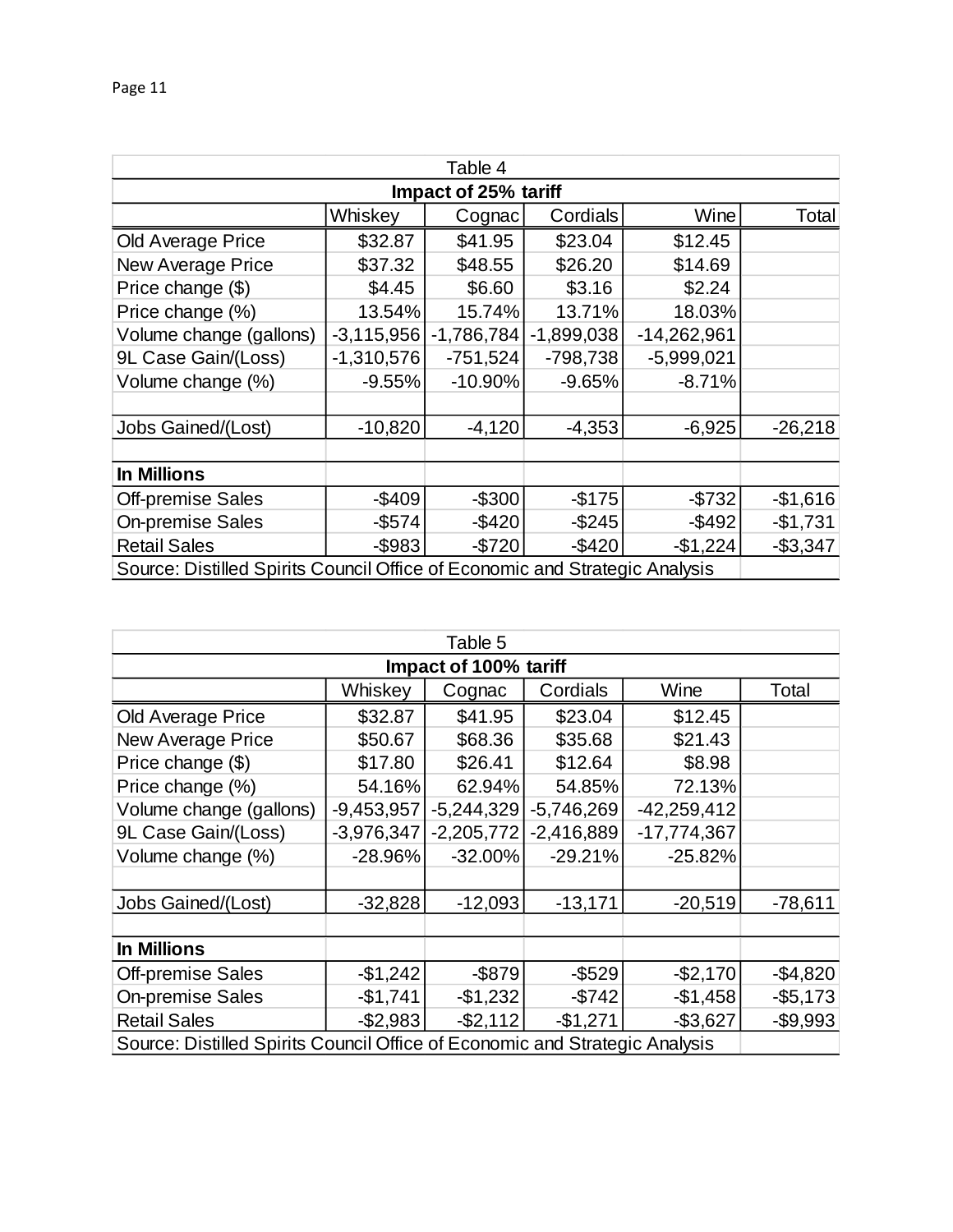| Table 6 |                                                                                  |               |             |              |              |  |  |
|---------|----------------------------------------------------------------------------------|---------------|-------------|--------------|--------------|--|--|
|         | <b>Wine Exports to European Union</b>                                            |               |             |              |              |  |  |
|         |                                                                                  |               |             | Est. 9_liter | Est. Average |  |  |
|         |                                                                                  | Value         | Liters      | Cases        | Case Price   |  |  |
|         | SPARKLING WINE OF FRESH                                                          |               |             |              |              |  |  |
| 2204.10 | <b>GRAPES</b>                                                                    | \$2,833,583   | 335,373     | 37,264       | \$76.04      |  |  |
|         | WINE OF FRESH GRAPES, IN                                                         |               |             |              |              |  |  |
|         | <b>CONTAINERS HOLDING 2 LITERS</b>                                               |               |             |              |              |  |  |
| 2204.21 | OR LESS                                                                          | \$239,262,947 | 30,903,321  | 3,433,702    | \$69.68      |  |  |
|         | WINE OF FRESH GRAPES, IN                                                         |               |             |              |              |  |  |
|         | <b>CONTAINERS HOLDING OVER 2</b>                                                 |               |             |              |              |  |  |
|         | LITERS BUT NO MORE THAN 10                                                       |               |             |              |              |  |  |
| 2204.22 | <b>LITERS</b>                                                                    | \$913,485     | 52,186      | 5,798        | \$157.54     |  |  |
|         | WINE OF FRESH GRAPES, IN                                                         |               |             |              |              |  |  |
|         | <b>CONTAINERS HOLDING OVER 10</b>                                                |               |             |              |              |  |  |
| 2204.29 | <b>LITERS</b>                                                                    | \$202,960,190 | 165.014.988 | 18,334,999   | \$11.07      |  |  |
|         | Sources: Distilled Spirits Council Office of Economic and Strategic Analysis and |               |             |              |              |  |  |
|         | U.S. International Trade Commission                                              |               |             |              |              |  |  |

| Table 7                                                                          |                                                            |              |                     |                       |                            |  |
|----------------------------------------------------------------------------------|------------------------------------------------------------|--------------|---------------------|-----------------------|----------------------------|--|
|                                                                                  | <b>Spirits Exports to European Union</b>                   |              |                     |                       |                            |  |
|                                                                                  |                                                            | Value        | <b>Proof Liters</b> | Est. 9 liter<br>Cases | Est. Average<br>Case Price |  |
| 2207.10                                                                          | ETHYL ALCOHOL, UNDENATURED<br><b>FOR BEVERAGE PURPOSES</b> | \$4,966,004  | 6,163,705           | 856,070               | \$5.80                     |  |
| 2208.20.                                                                         | <b>GRAPE BRANDY</b>                                        | \$4,976,913  | 689,195             | 95,722                | \$51.99                    |  |
| 2208.60                                                                          | <b>VODKA</b>                                               | \$32,830,485 | 8,946,018           | 1,242,503             | \$26.42                    |  |
| 2028.90                                                                          | <b>OTHER SPIRITS</b>                                       | \$8,125,004  | 899.775             | 124.969               | \$65.02                    |  |
| Note: In converting to cases, abv content is assumed to be 40%.                  |                                                            |              |                     |                       |                            |  |
| Sources: Distilled Spirits Council Office of Economic and Strategic Analysis and |                                                            |              |                     |                       |                            |  |
|                                                                                  | U.S. International Trade Commission                        |              |                     |                       |                            |  |